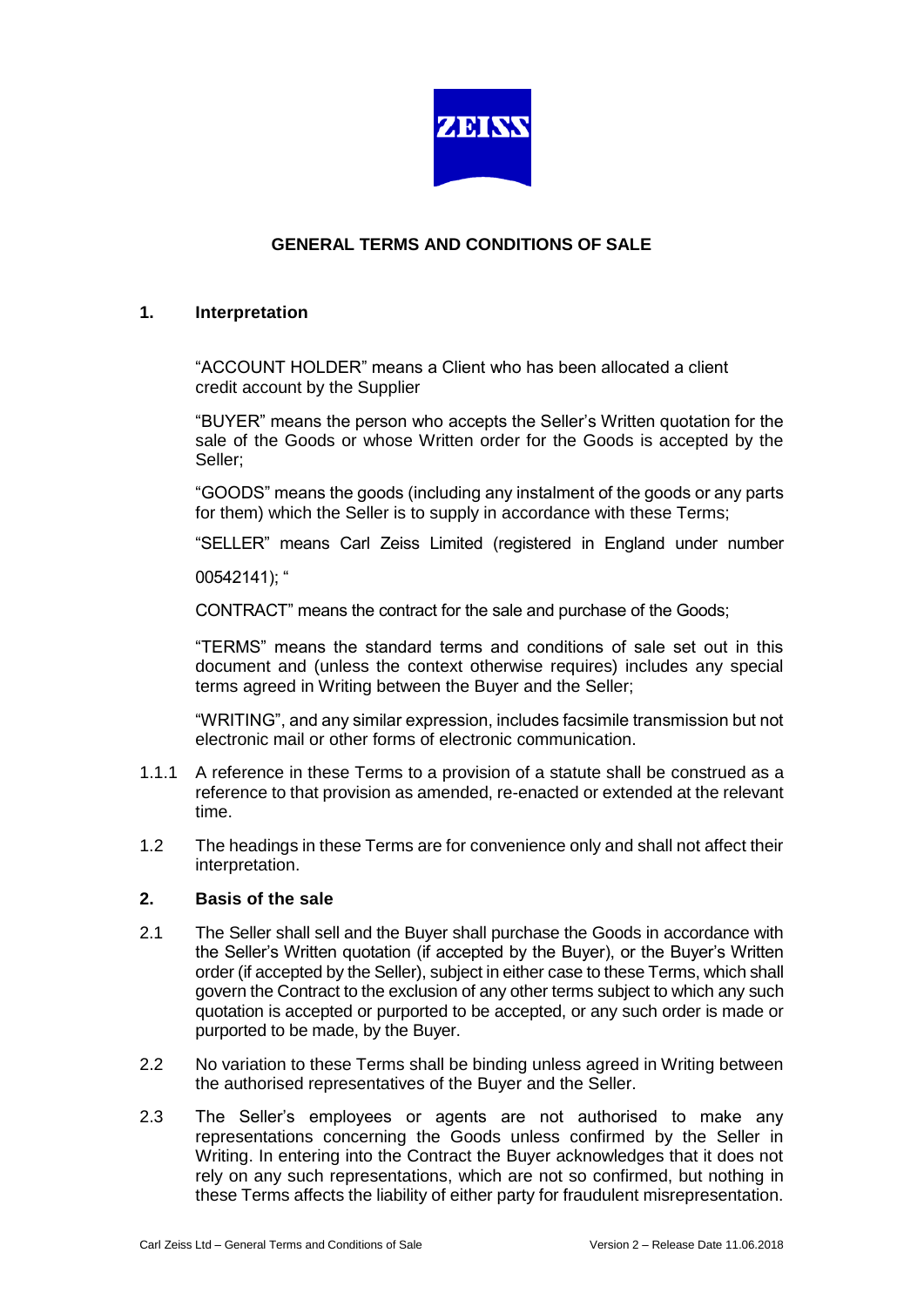- 2.4 Any advice or recommendation given by the Seller or its employees or agents to the Buyer or its employees or agents as to the storage, application or use of the Goods which is not confirmed in Writing by the Seller is followed or acted upon entirely at the Buyer's own risk, and accordingly the Seller shall not be liable for any such advice or recommendation which is not so confirmed.
- 2.5 In accordance with the applicable export control regulations including the stipulations of European and US export control law, the quotation shall only become effective in the event of a sales ban if this ban is lifted, or shall only become effective in the event that a sale is subject to a license if all required official licenses are granted. If the agreement does not enter into force on the basis of applicable export control regulations, any claims against us, in particular claims for damages, shall be excluded.
- 2.6 Any typographical, clerical or other error or omission in any sales literature, quotation, price list, acceptance of offer, invoice or other document or information issued by the Seller shall be subject to correction without any liability on the part of the Seller.

### **3. Orders and specifications**

- 3.1 No order submitted by the Buyer shall be deemed to be accepted by the Seller unless and until confirmed in Writing by the Seller's authorised representative.
- 3.2 The Buyer shall be responsible to the Seller for ensuring the accuracy of the terms of any order (including any applicable specification) submitted by the Buyer, and for giving the Seller any necessary information relating to the Goods within a sufficient time to enable the Seller to perform the Contract in accordance with its terms.
- 3.3 The quantity, quality and description of the Goods and any specification for them shall be as set out in the Seller's quotation (if accepted by the Buyer) or the Buyer's order (if accepted by the Seller).
- 3.4 All samples, drawings, descriptive matter, specifications (including, without limitation, any performance data) and advertising issued by the Seller and any descriptions or illustrations contained in the Seller's catalogues or brochures are issued or published for the sole purpose of giving an approximate idea of the Goods described in them. They shall not form part of the Contract and this is not a sale by sample.
- 3.5 If the Goods are to be manufactured or any process is to be applied to the Goods by the Seller in accordance with a specification submitted by the Buyer, the Buyer shall indemnify the Seller against all loss, damages, costs and expenses awarded against or incurred by the Seller in connection with, or paid or agreed to be paid by the Seller in settlement of, any claim for infringement of any patent, copyright, design, trade mark or other industrial or intellectual property rights of any other person which results from the Seller's use of the Buyer's specification.
- 3.6 The Seller reserves the right to make any changes in the specification of the Goods which are required to conform to any applicable statutory or E.U. requirements or, where the Goods are to be supplied to the Seller's specification, which do not materially affect their quality or performance.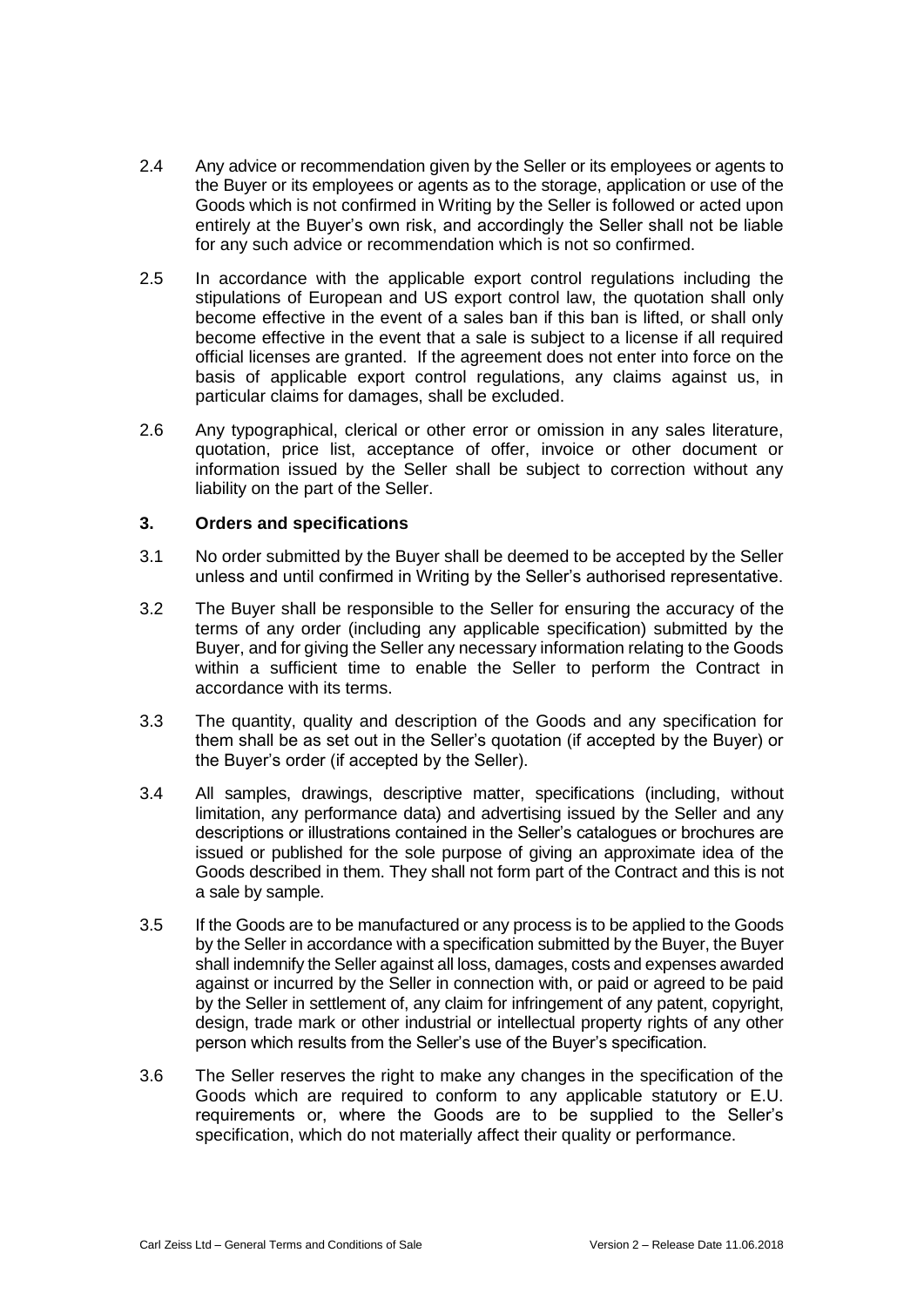- 3.7 In accordance with the applicable export control regulations including the stipulations of European and US export control law, the order confirmation shall only become effective in the event of a sales ban if this ban is lifted, or shall only become effective in the event that a sale is subject to a license if all required official licenses are granted. If the agreement does not enter into force on the basis of applicable export control regulations, any claims against us, in particular claims for damages, shall be excluded."
- 3.8 No order which has been accepted by the Seller may be cancelled by the Buyer except with the agreement in Writing of the Seller and on terms that the Buyer shall indemnify the Seller in full against all loss (including loss of profit), costs (including the cost of all labour and materials used), damages, charges and expenses incurred by the Seller as a result of cancellation.

# **4. Price of the goods**

- 4.1 The price of the Goods shall be the Seller's quoted price or, where no price has been quoted (or a quoted price is no longer valid), the price listed in the Seller's published price list current at the date of acceptance of the order. All prices quoted are valid for 30 days only or until earlier acceptance by the Buyer, after which time they may be altered by the Seller without giving notice to the Buyer.
- 4.2 The Seller reserves the right, by giving Written notice to the Buyer at any time before delivery, to increase the price of the Goods to reflect any increase in the cost to the Seller which is due to any factor beyond the control of the Seller (such as, without limitation, any foreign exchange fluctuation, currency regulation, alteration of duties, significant increase in the costs of labour, materials or other costs of manufacture), any change in delivery dates, quantities or specifications for the Goods which is requested by the Buyer, or any delay caused by any instructions of the Buyer or failure of the Buyer to give the Seller adequate information or instructions.
- 4.3 Except as otherwise stated in the Seller's Written quotation or in any price list of the Seller, and unless otherwise agreed in Writing between the Buyer and the Seller, all prices are given by the Seller on an **ex works** basis, and where the Seller agrees to deliver the Goods otherwise than at the Seller's premises, the Buyer shall be liable to pay the Seller's charges for transport, packaging and insurance.
- 4.4 The price is exclusive of any applicable value added tax, which the Buyer shall be additionally liable to pay to the Seller.

# **5. Terms of payment**

5.1 Subject to any special terms agreed in Writing between the Buyer and the Seller, the Seller may invoice the Buyer for the price of the Goods on or at any time after delivery of the Goods, unless the Goods are to be collected by the Buyer or the Buyer wrongfully fails to take delivery of the Goods, in which event the Seller shall be entitled to invoice the Buyer for the price at any time after the Seller has notified the Buyer that the Goods are ready for collection or (as the case may be) the Seller has tendered delivery of the Goods.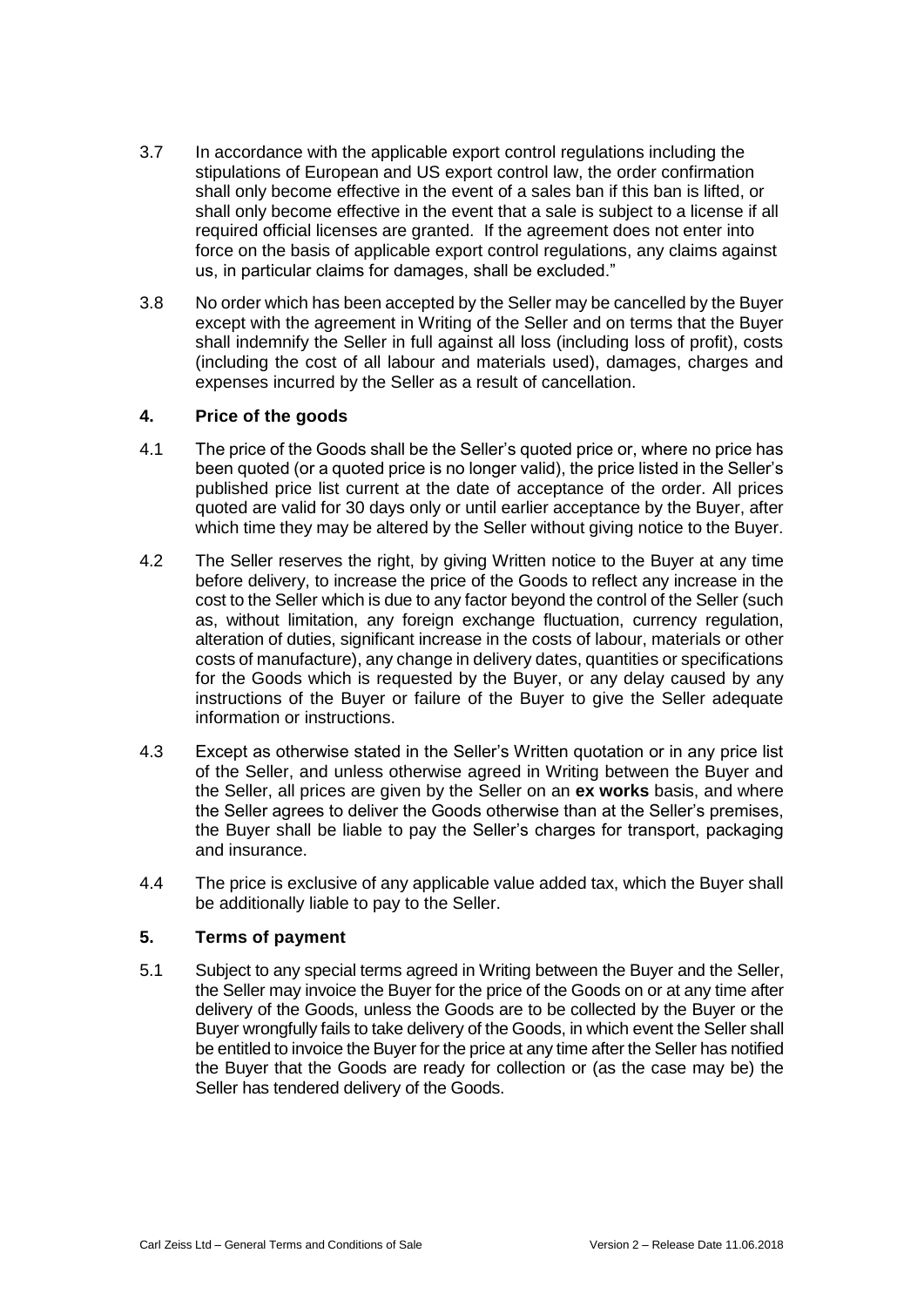- 5.2 The Buyer shall pay the price of the Goods (less any discount to which the Buyer is entitled, but without any other deduction);
	- 5.2.1 if the Client is an Account Holder, within thirty (30) days of the date of the Seller's invoice; and
	- 5.2.2 in all other cases and subject to any specific payment terms agreed by the Seller in writing, payment shall be made to the Seller immediately on delivery of an invoice for the goods.
- 5.3 The Seller shall be entitled to recover the price, notwithstanding that delivery may not have taken place and the property in the Goods has not passed to the Buyer. The time of payment of the price shall be of the essence of the Contract. Receipts for payment will be issued only upon request.
- 5.4 No payment (in whatever form) shall be deemed to have been received until the Seller has received cleared funds.
- 5.5 The Buyer shall make all payments due under the Contract in full without any deduction whether by way of set-off, counterclaim, discount, abatement or otherwise unless the Buyer has a valid court order requiring an amount equal to such deduction to be paid by the Seller to the Buyer.
- 5.6 If the Buyer fails to make any payment on the due date then, without limiting any other right or remedy available to the Seller, the Seller may:
	- 5.6.1 cancel the contract or suspend any further deliveries to the Buyer;
	- 5.6.2 appropriate any payment made by the Buyer to such of the Goods (or the goods supplied under any other contract between the Buyer and the Seller) as the Seller may think fit (notwithstanding any purported appropriation by the Buyer); and
	- 5.6.3 charge the Buyer interest (both before and after any judgment) on the amount unpaid, at the rate of eight (8) per cent per annum above base lending rate of the Bank of England from time to time, until payment in full is made (a part of a month being treated as a full month for the purpose of calculating interest).

# **6. Delivery**

- 6.1 Delivery of the Goods shall be made ex works by the Buyer collecting the Goods at the Seller's premises at any time after the Seller has notified the Buyer that the Goods are ready for collection or, if some other place for delivery is agreed by the Seller, by the Seller delivering the Goods to that place.
- 6.2 Any dates quoted for delivery of the Goods are approximate only and the Seller shall not be liable for any delay in delivery of the Goods however caused. Time for delivery shall not be of the essence of the Contract unless previously agreed by the Seller in Writing. The Goods may be delivered by the Seller in advance of the quoted delivery date on giving reasonable notice to the Buyer.
- 6.3 Where the Seller delivers the Goods in instalments, each delivery shall constitute a separate contract and failure by the Seller to deliver any one or more of the instalments in accordance with these Terms or any claim by the Buyer in respect of any one or more instalments shall not entitle the Buyer to treat the Contract as a whole as repudiated.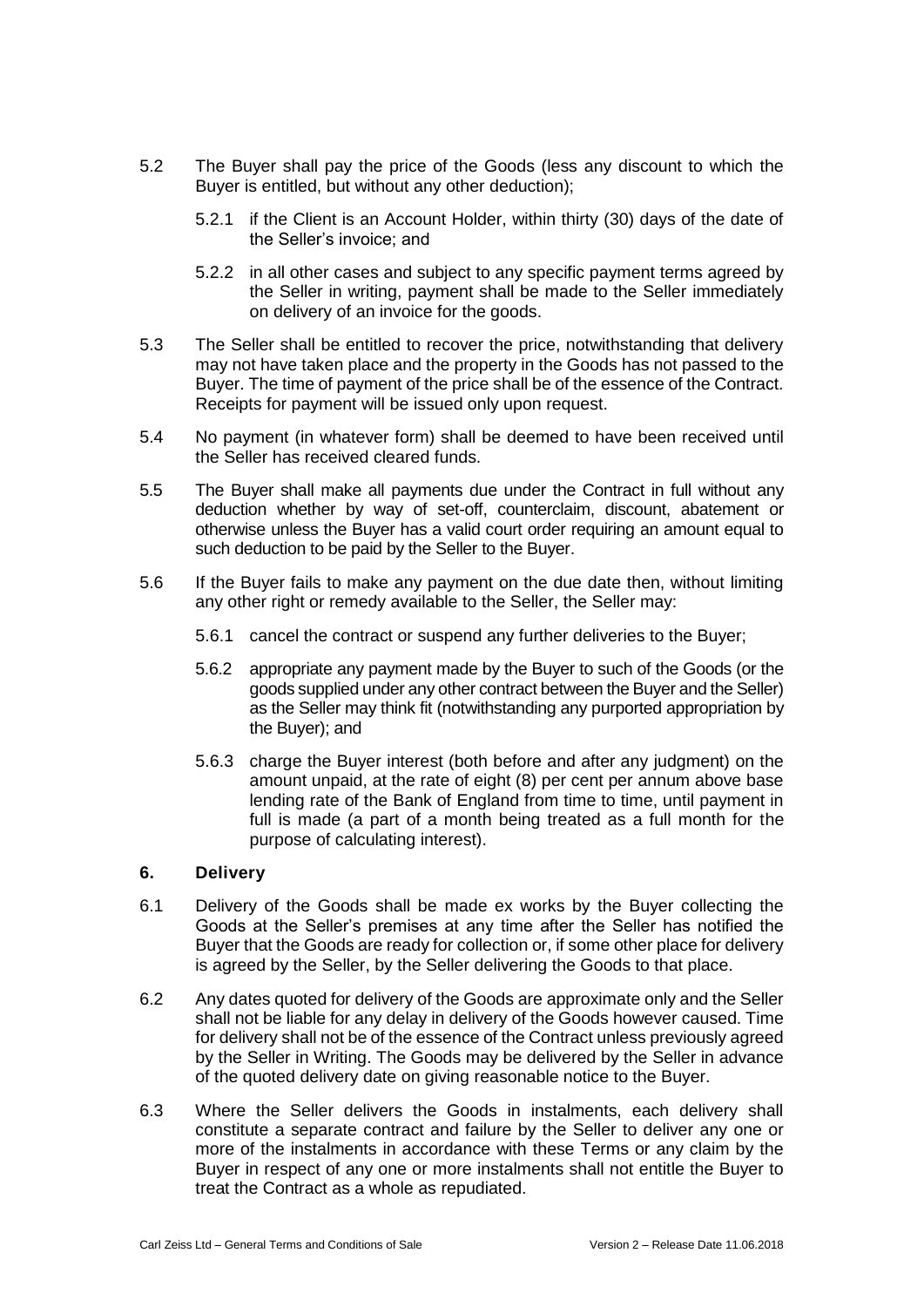- 6.4 If the Seller fails to deliver the Goods (or any instalment) for any reason other than any cause beyond the Seller's reasonable control or the Buyer's fault, and the Seller is accordingly liable to the Buyer, the Seller's liability shall be limited to the excess (if any) of the cost to the Buyer (in the cheapest available market) of similar goods to replace those not delivered over the price of the Goods.
- 6.5 If the Buyer causes delay to the shipment of the Goods, fails to take delivery of the Goods or fails to give the Seller adequate delivery instructions at the time stated for delivery (otherwise than by reason of any cause beyond the Buyer's reasonable control or by reason of the Seller's fault) then, without limiting any other right or remedy available to the Seller, the Seller may:
	- 6.5.1 store the Goods until actual delivery and charge the Buyer for the reasonable costs (including insurance) of storage; or
	- 6.5.2 sell the Goods at the best price readily obtainable and (after deducting all reasonable storage and selling expenses) account to the Buyer for the excess over the price under the Contract or charge the Buyer for any shortfall below the price under the Contract.

# **7. Risk and property**

- 7.1 Risk of damage to or loss of the Goods shall pass to the Buyer;
	- 7.1.1 in the case of Goods to be delivered at the Seller's premises, at the time when the Seller notifies the Buyer that the Goods are available for collection; or
	- 7.1.2 in the case of Goods to be delivered otherwise than at the Seller's premises, at the time at which the Goods have been handed over to the carrier (as determined by the Seller) for shipment or, if the shipment is delayed for reasons attributable to the Buyer, at the time when the Seller notifies the Buyer that the Goods are ready to be shipped.
- 7.2 Notwithstanding delivery and the passing of risk in the Goods, or any other provision of these Terms, the property in the Goods shall not pass to the Buyer until the Seller has received in cash or cleared funds payment in full of the price of the Goods and all other goods agreed to be sold by the Seller to the Buyer for which payment is then due.
- 7.3 Until such time as the property in the Goods passes to the Buyer, the Buyer shall hold the Goods as the Seller's fiduciary agent and bailee, and shall keep the Goods separate from those of the Buyer and third parties and properly stored, protected and insured and identified as the Seller's property, but the Buyer may resell or use the Goods in the ordinary course of its business.
- 7.4 Until such time as the property in the Goods passes to the Buyer (and provided the Goods are still in existence and have not been resold), the Seller may at any time require the Buyer to deliver up the Goods to the Seller and, if the Buyer fails to do so forthwith, enter on any premises of the Buyer or any third party where the Goods are stored and repossess the Goods.
- 7.5 The Buyer shall not be entitled to pledge, create a lien over or in any way charge by way of security for any indebtedness any of the Goods which remain the property of the Seller, but if the Buyer does so all moneys owing by the Buyer to the Seller shall (without limiting any other right or remedy of the Seller) forthwith become due and payable.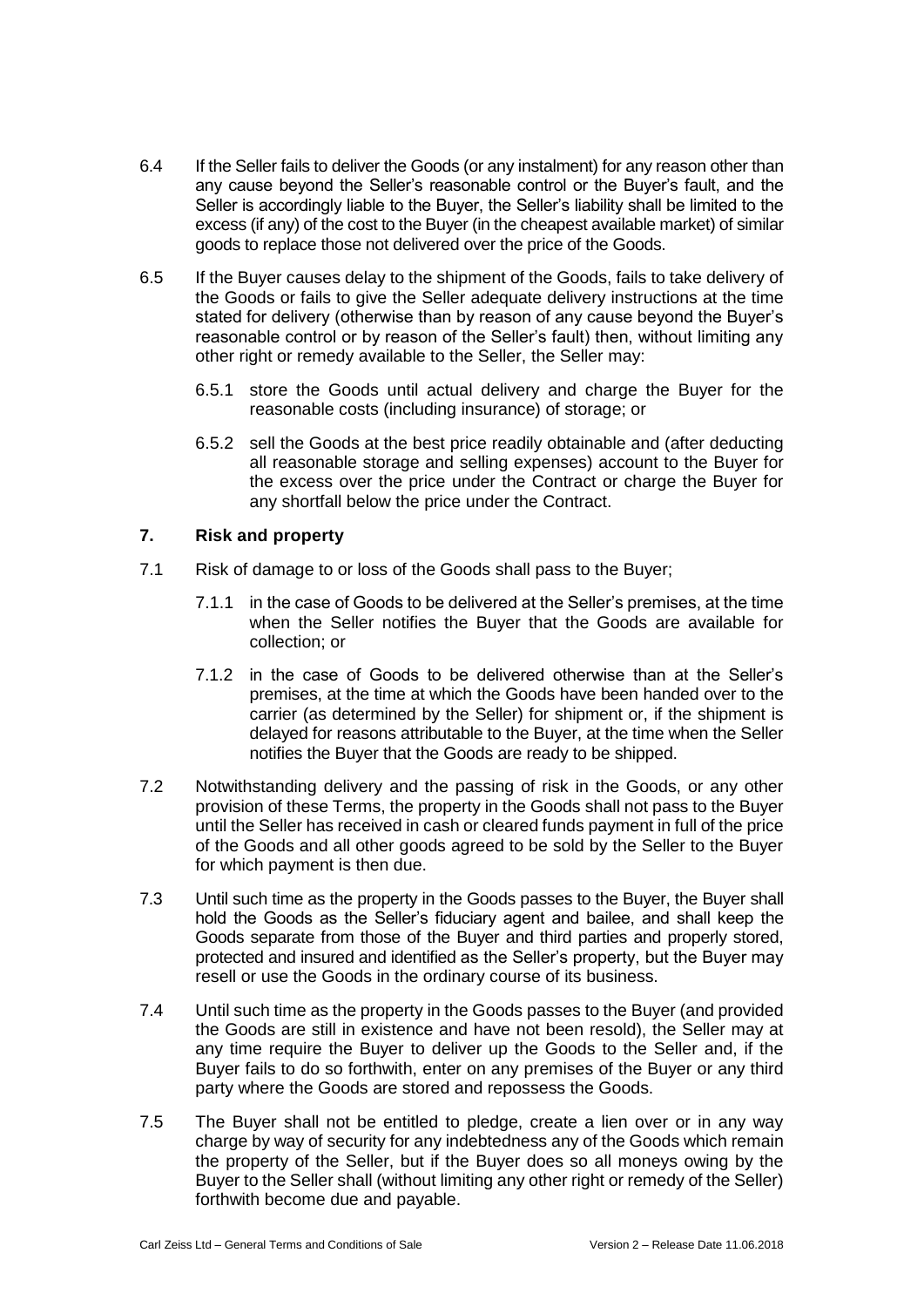# **8. Rights in software programmes**

- 8.1 Any software programmes provided by the Seller in connection with any Goods sold to the Buyer under a Contract will at all times remain the property of the Seller and the Buyer shall not without the prior consent of the Seller in Writing disclose such programme, documentation or subsequent upgrade thereof to any third party or copy the programme (except for a single back up copy for safety purposes).
- 8.2 Subject to full payment by the Buyer of the price for the Goods, the Seller shall grant the Buyer in respect of any such software programmes a non-exclusive, perpetual and non-assignable licence to use the same, including any related documentation and updates thereof solely for the purpose of operating such software programmes in connection with the Goods to which the programmes relate.

# **9. Warranties and liability**

- 9.1 Subject to the following provisions the Seller warrants that the Goods will correspond with their specification at the time of delivery and will be free from defects in material and workmanship for a period of twelve (12) months from the date of delivery.
- 9.2 The above warranty is given by the Seller subject to the following conditions:
	- 9.2.1 the Seller shall be under no liability in respect of any defect in the Goods arising from any drawing, design or specification supplied by the Buyer;
	- 9.2.2 the Seller shall be under no liability in respect of any defect arising from fair wear and tear, wilful damage, negligence, abnormal working conditions, failure to follow the Seller's instructions (whether oral or in Writing), misuse or alteration or repair of the Goods without the Seller's approval;
	- 9.2.3 the Seller shall be under no liability under the above warranty (or any other warranty, condition or guarantee) if the total price for the Goods has not been paid by the due date for payment;
	- 9.2.4 the above warranty does not extend to parts, materials or equipment not manufactured by the Seller, in respect of which the Buyer shall only be entitled to the benefit of any such warranty or guarantee as is given by the manufacturer to the Seller; and
	- 9.2.5 the above warranty does not extend to any Goods that are identified by the Seller as having been or are being used for demonstration purposes (e.g. exhibitions, showrooms or otherwise).
- 9.3 Subject as expressly provided in these Terms, all warranties, conditions or other terms implied by statute or common law are excluded to the fullest extent permitted by law.
- 9.4 Where Goods are sold to somebody acting as a Consumer (as that term is defined in the Consumer Rights Act 2015), these Terms do not exclude any term implied under that Act, which that Act expressly states cannot be excluded in such circumstances.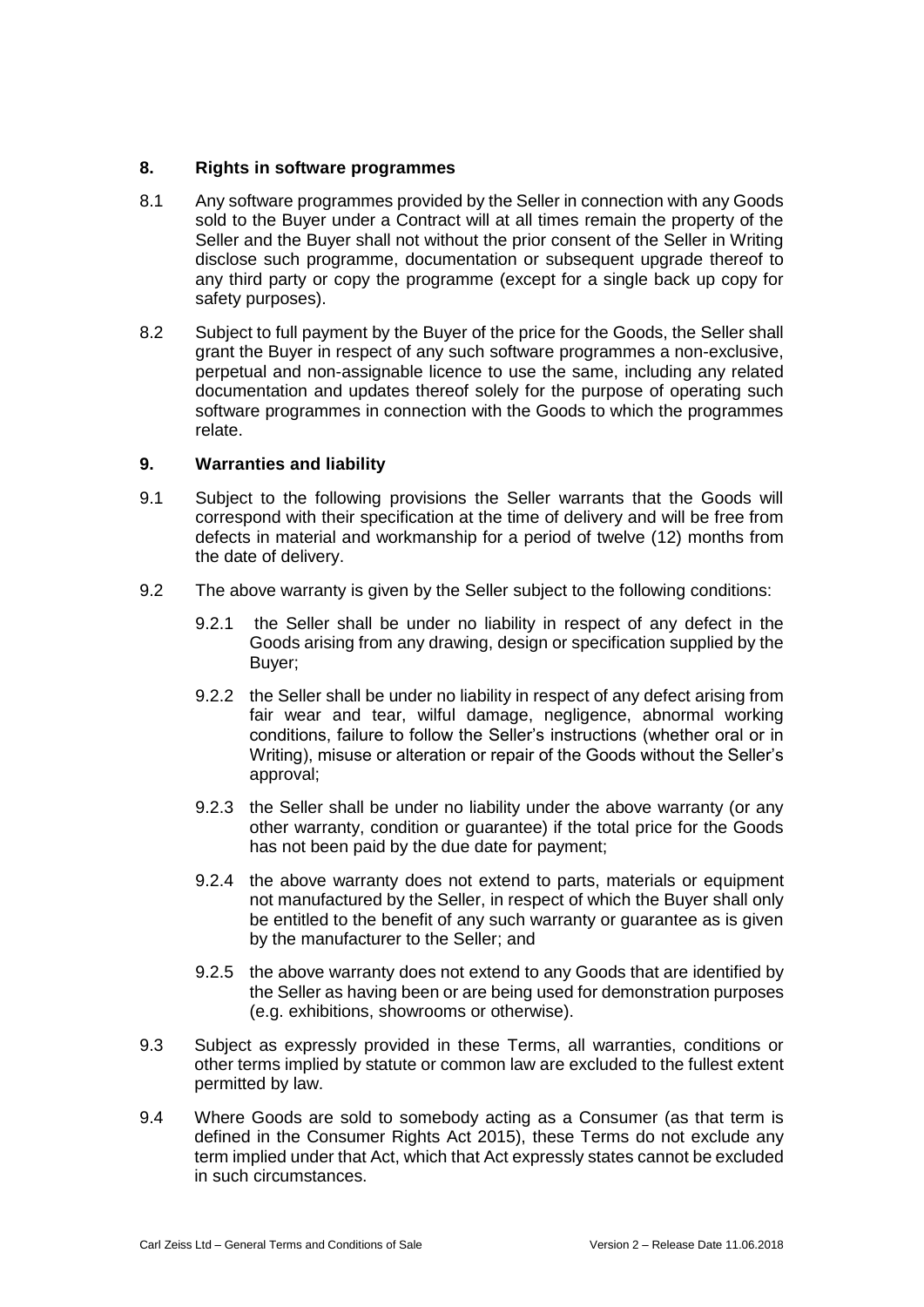- 9.5 A claim by the Buyer which is based on any defect in the quality or condition of the Goods or their failure to correspond with specification shall (whether or not delivery is refused by the Buyer) be notified to the Seller within seven days from the date of delivery or (where the defect or failure was not apparent on reasonable inspection) within a reasonable time after discovery of the defect or failure. If delivery is not refused, and the Buyer does not notify the Seller accordingly, the Buyer shall not be entitled to reject the Goods and the Seller shall have no liability for such defect or failure, and the Buyer shall be bound to pay the price as if the Goods had been delivered in accordance with the Contract.
- 9.6 Where a valid claim in respect of any of the Goods which is based on a defect in the quality or condition of the Goods or their failure to meet specification is notified to the Seller in accordance with these Terms, the Seller may repair or replace the Goods (or the part in question) free of charge or, at the Seller's sole discretion, refund to the Buyer the price of the Goods (or a proportionate part of the price), in which case the Seller shall have no further liability to the Buyer.
- 9.7 Except in respect of death or personal injury caused by the Seller's negligence, or liability for defective products under the Consumer Protection Act 1987, the Seller shall not be liable to the Buyer by reason of any representation (unless fraudulent), or any implied warranty, condition or other term, or any duty at common law, or under the express terms of the Contract, for loss of profit or for any indirect, special or consequential loss or damage, costs, expenses or other claims for compensation whatsoever (whether caused by the negligence of the Seller, its employees or agents or otherwise) which arise out of or in connection with the supply of the Goods (including any delay in supplying or any failure to supply the Goods in accordance with the Contract or at all) or their use or resale by the Buyer, and the entire liability of the Seller under or in connection with the Contract shall not exceed the price of the Goods, except as expressly provided in these Terms.
- 9.8 Notwithstanding any other provision contained in these Terms and except in respect of death or personal injury caused by the Seller's negligence, fraudulent representation or where the Buyer acts as a consumer, the Seller shall not be liable for any claim by the Buyer for any loss or damage whatsoever and howsoever arising, unless such claim has been issued in a court of competent jurisdiction within twelve (12) months from the date on which the Buyer has first become aware or ought to have reasonably become aware (whichever occurs earlier) of the circumstances giving rise to such claim, failing which any such claim shall become time barred in its entirety.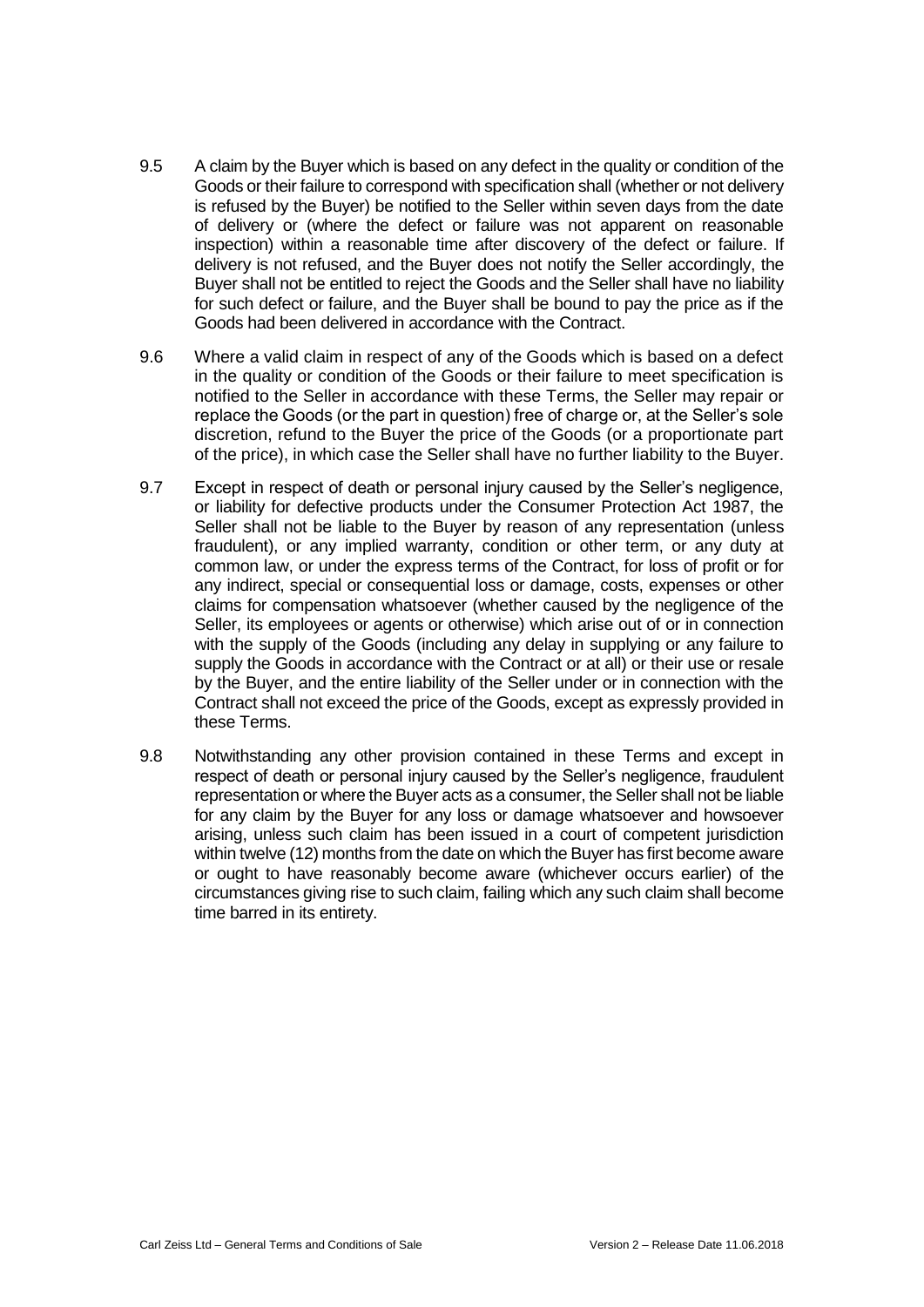- 9.9 The Seller shall further not be liable to the Buyer or be deemed to be in breach of the Contract by reason of any delay in performing, or any failure to perform, any of the Seller's obligations in relation to the Goods, if the delay or failure was due to any cause beyond the Seller's reasonable control. Without limiting the foregoing, the following shall be regarded as causes beyond the Seller's reasonable control:
	- 9.9.1 act of God, explosion, flood, tempest, fire or accident;
	- 9.9.2 war or threat of war, sabotage, insurrection, civil disturbance or requisition;
	- 9.9.3 acts, restrictions, regulations, bye-laws, prohibitions or measures of any kind on the part of any governmental, parliamentary or local authority;
	- 9.9.4 import or export regulations or embargoes;
	- 9.9.5 strikes, lock-outs or other industrial actions or trade disputes (whether involving employees of the Seller or of a third party);
	- 9.9.6 difficulties in obtaining raw materials, labour, fuel, parts or machinery;
	- 9.9.7 power failure or breakdown in machinery.

### **10. Indemnity**

- 10.1 If a claim is made against the Buyer that the Goods infringe or that their use or resale infringes the patent, copyright, design, trade mark or other industrial or intellectual property rights of any other person ("an Intellectual Property Infringement"), then the Seller shall procure the steps described in clause 10.4, PROVIDED THAT the Buyer:
	- 10.1.1 gives notice to the Seller of any Intellectual Property Infringement forthwith upon becoming aware of the same;
	- 10.1.2 gives the Seller the sole conduct of the defence to any claim or action in respect of an Intellectual Property Infringement and does not at any time admit liability or otherwise settle or compromise or attempt to settle or compromise the said claim or action except upon the express instructions of the Seller; and;
	- 10.1.3 acts in accordance with the reasonable instructions of the Seller and gives to the Seller such assistance as it shall reasonably require in respect of the conduct of the said defence.
	- 10.2 The Seller shall reimburse the Buyer its reasonable costs incurred in complying with the provisions of clause 10.1 above.
	- 10.3 The Seller shall have no liability to the Buyer in respect of an Intellectual Property Infringement if the same results from any breach of the Buyer's obligations under the Contract or if the Intellectual Property Infringement arises from the use of a drawing, design or specification supplied by the Buyer.
	- 10.4 In the event of an Intellectual Property Infringement occurring in respect of Goods sold to the Buyer under a Contract, the Seller shall at its own expense and option either: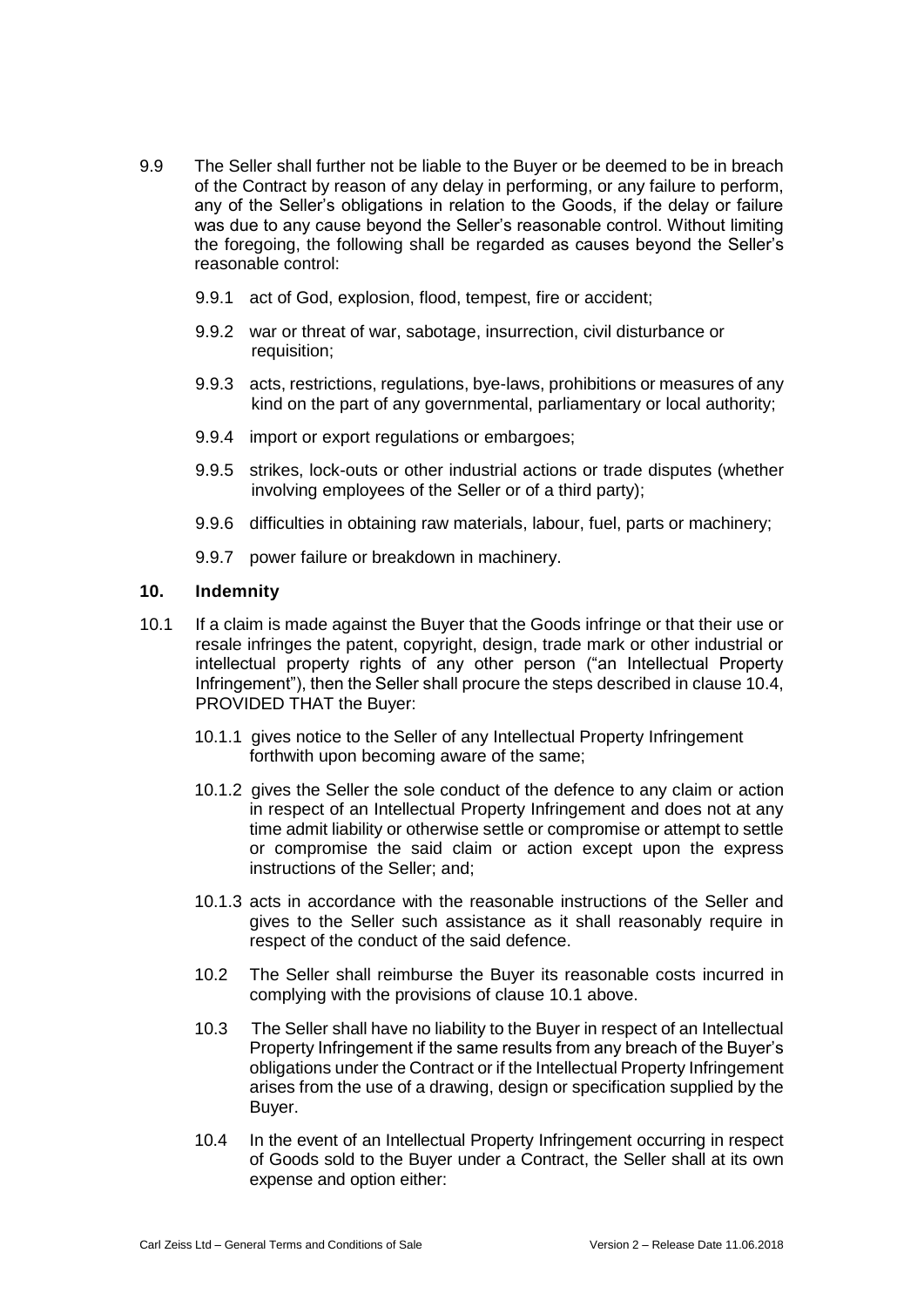- 10.4.1 Procure the right for the Buyer to continue using the Goods; or
- 10.4.2 Make such alterations, modifications or adjustments to the Goods so that they become non-infringing without incurring a material diminution in performance or function; or
- 10.4.3 Replace the Goods with non-infringing substitutes provided that such substitutes do not entail a material diminution in performance or function; or
- 10.4.4 Cancel the Contract, refund the price paid by the Buyer under the Contract in respect of the Goods and take back the Goods.
- 10.5 Except in respect of death or personal injury caused by the Seller's negligence or fraud or wilful misconduct on behalf of the Seller, the entire liability of the Seller towards the Buyer in respect of any loss or damage arising out of or in connection with an Intellectual Property Infringement shall be as set out in this clause 10 and the Buyer shall have no other claim or remedy against the Seller in this respect.

# **11. Insolvency of Buyer**

- 11.1 This clause 11 applies if:
	- 11.1.1 The Buyer makes a composition or voluntary arrangement with its creditors or (being an individual or firm) becomes bankrupt or (being a company) enters administration or goes into liquidation (otherwise than for the purposes of amalgamation or reconstruction), or a moratorium comes into force in respect of the Buyer (within the meaning of the Insolvency Act 1986); or
	- 11.1.2 An encumbrancer takes possession, or a receiver is appointed, of any of the property or assets of the Buyer; or
	- 11.1.3 The Buyer ceases, or threatens to cease, to carry on business; or
	- 11.1.4 The Seller reasonably apprehends that any of the events mentioned above is about to occur in relation to the Buyer and notifies the Buyer accordingly.
- 11.2 If this clause applies then, without limiting any other right or remedy available to the Seller, the Seller may cancel the Contract or suspend any further deliveries under the Contract without any liability to the Buyer, and if the Goods have been delivered but not paid for the price shall become immediately due and payable notwithstanding any previous agreement or arrangement to the contrary.

# **12. Export terms**

- 12.1 Where the Goods are supplied for export from the United Kingdom, the provisions of this clause 12 shall (subject to any special terms agreed in Writing between the Buyer and the Seller) apply notwithstanding any other provision of these Terms.
- 12.2 The Buyer shall be responsible for complying with any legislation or regulations governing the exportation of the Goods from the UK and the importation of the Goods into the country of destination and for the payment of any duties on them.